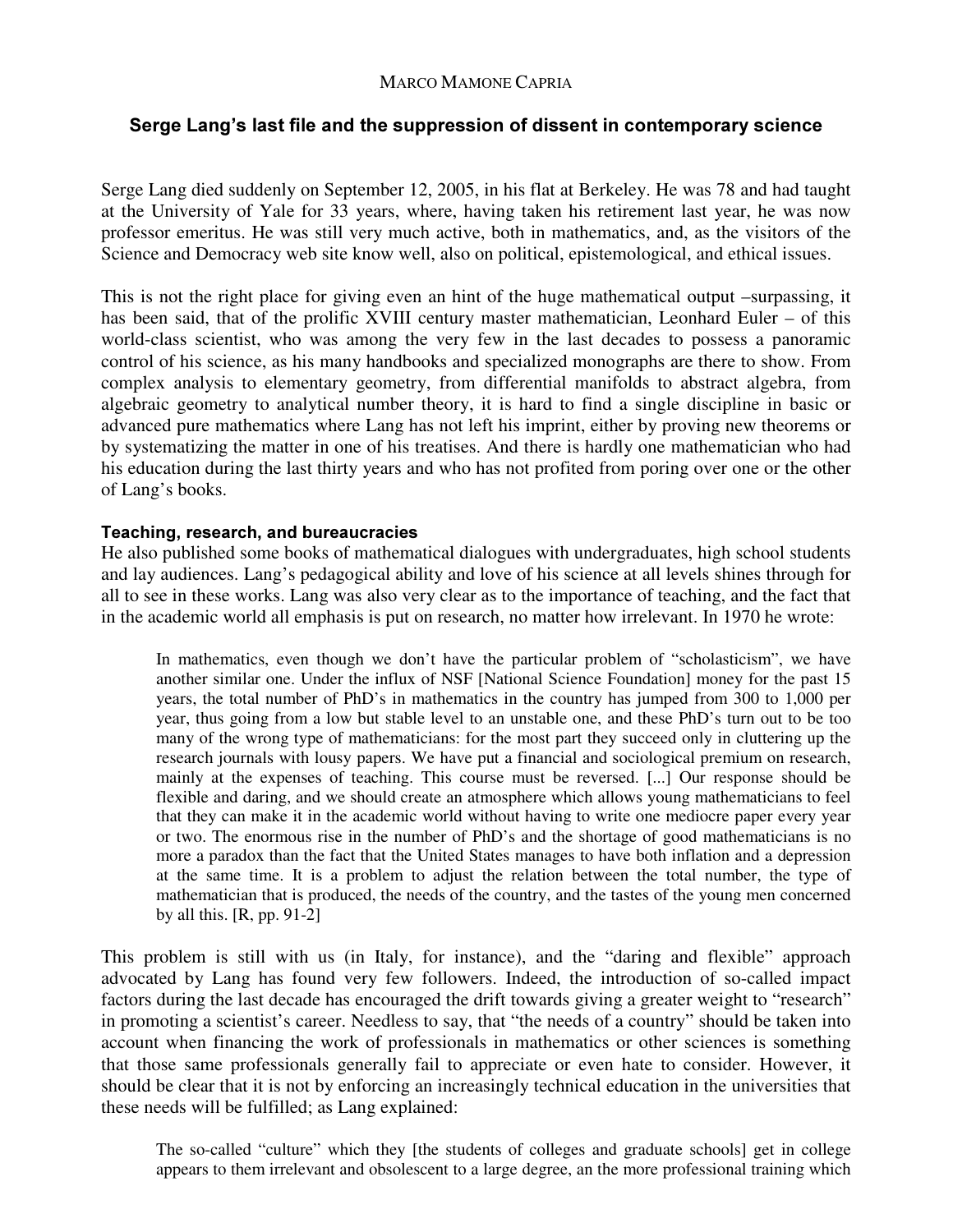they get in graduate schools is not only useless to them if they cannot get a suitable position in accord with his training, but also harmful to them and to society in that it has raised their expectations and makes their ultimate disappointment all the greater. [R, p. 93]

There is another fictive fashion to make the general interests to bear upon the universities, and this is by increasing the bureaucratic burden of faculty. Lang was the leader in a national campaign against Circular-21, which asked faculty to fill "effort reporting" forms, divided into a a dozen of different "activities", like "Instruction", "Organized Research", "Educational Service Agreements" etc., first in 1966 and then in 1979. In 1981 his university, Yale, turned down a NSF grant he had received because he had refused to fill and sign the effort reports; as a consequence he lost 2/9th of his academic salary (the same loss was *not* suffered by others who had followed his lead and acted similarly). $1$ 

Lang's determinate opposition to "bureaucratic encroachment" (cf. CC) has to be kept in mind when evaluating his overall positive opinion of some of the committees (like the Dingell Subcommittee, see *infra*) that in the last fifteen years have investigated in the United States reported cases of misconduct in scientific research.

## A scientist engagé

As suggested above, a scientific production which could have easily filled several mathematician's lives was not enough for Serge Lang. He also felt more strongly than it was and is common among his colleagues that it was his duty to be active on political and ethical issues.

His "political consciousness" had been awakened during his sabbatical year at the University of California at Berkeley, in 1965-6; he had just published one of his most famous treatises, *Algebra*. Those were the years when Berkeley, with 27,000 students, was the epicenter of the student unrest, culminating in the rise of the Free Speech Movement (1964) and the Vietnam Day Committee  $(1965).$ <sup>2</sup> Lang's perception that he had to do more than just minding his own mathematical business increased "as the escalation of the Vietnam war and the domestic crises of our cities and of our minority groups were becoming increasingly alarming" [S, p. xi].

He was forty when he published his first non-mathematical book (his 15th book, incidentally!), describing the campaign for Robert Scheer, a candidate in the primary election, 7th Congressional District of California (including Berkeley and most of Oakland). Lang participated in the campaign, going as far as distributing leaflets door to door, though, he remembered, he "was still too preoccupied with academic pursuits" (S, p. xi). Scheer ultimately lost, though with a surprisingly high percentage (45% of the votes). With his book Lang wanted to leave a testimony of a genuinely grass-roots political campaign, concentrating on real issues (Vietnam, poverty, unemployment, housing, racial discrimination, police brutality etc.) and where its supporters were welcome to take initiatives without having to ask for permission.

In 1971 Lang contributed an article to an edited book, based on lectures presented at the University of California at Berkeley in the spring 1969, entitled *The social responsibility of the scientist*; his article was: "A Mathematician on The DOD [Department of Defense], Government, and Universities" and had to do with the "sad record of involvement [of U. S. universities] with institutions like CIA, IDA (Institute for Defense Analysis), DOD over the past 15 years". He abandoned his chair at the Columbia university to protest against the way its administration was dealing with the anti-war movement. He never 'repented' of his political engagement (in the wide

 $\overline{a}$ 

 $<sup>1</sup>$  Lang *et al.* 1984.</sup>

 $2$  Draper 1965 is the classic account.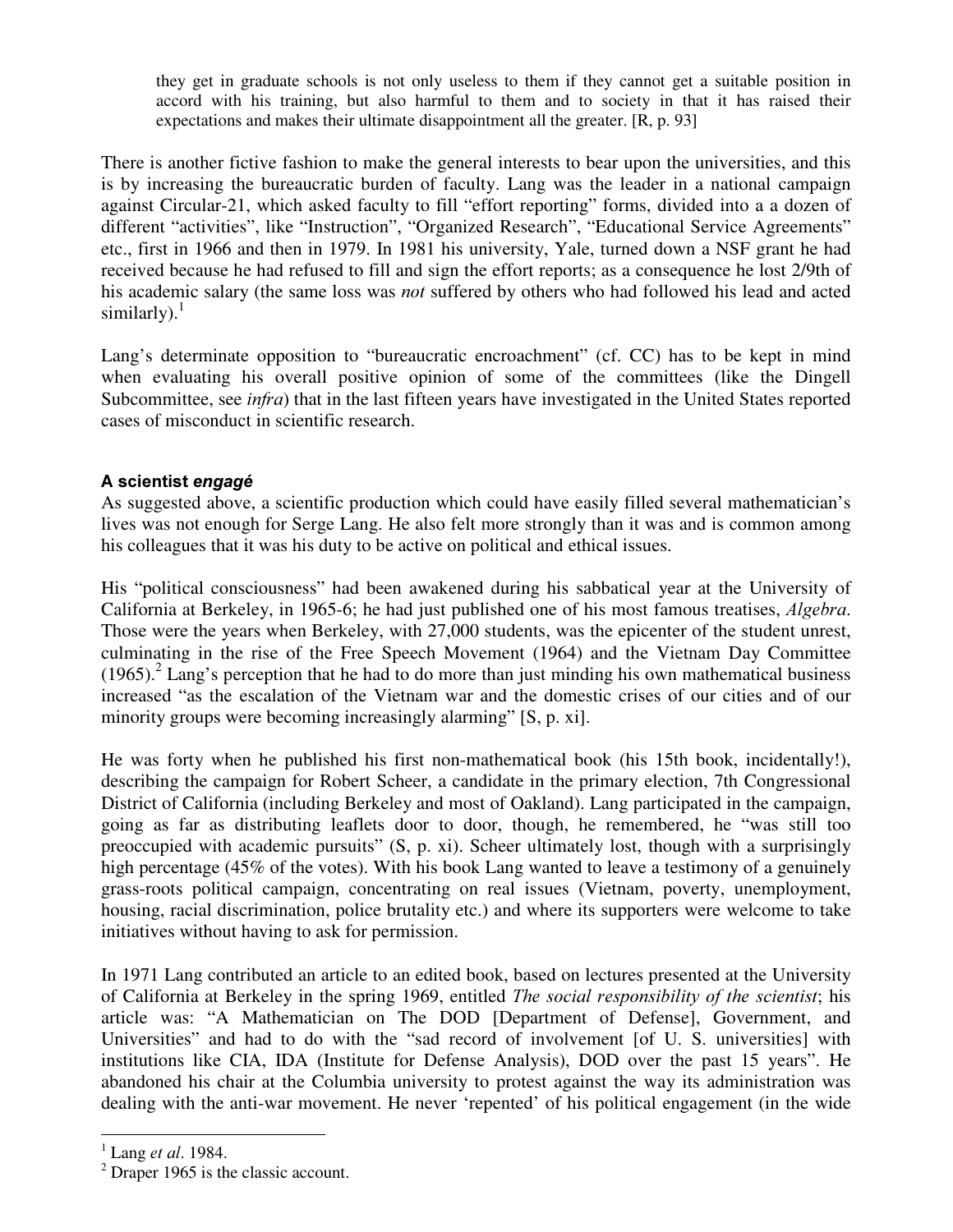sense of the word), and in fact he went on as a critic of the political and academic establishment during all his life.

To those who found his activism surprising or strange, Lang replied thirty years later:

As to my activism, some people have asked what it has to do with mathematics, which is my main activity in life. They seem surprised by a mathematician who shows some professional interest outside his narrower scientific commitments. But why should I not be interested in other aspects of intellectual or social activity? Why be puzzled by the disparity between a standard label ("mathematics") and the existence of another activity not closely related to the one usually associated with such a label?

Notice the careful wording: Lang is saying that, after all, there is *not* such a big "disparity" between his educational work as a mathematician and his political activism:

There is something in me that makes me want to make others understand explicitly the assumptions under which they operate. I want to make people think independently and clearly. Is that not part of the educational commitment? [C, p. 8]

But is it not unseemly for a scientist to be "politically motivated"? To this Lang answered:

Of course I am politically motivated! But in what sense? I define "politics" to mean in the broad sense how society is organized, how one deals with social organizations, our relationship to government, how we arrive at decisions affecting the country and the world, the way ideas and information are disseminated in the media, the role of education, the way ideas are taught in schools and universities, how information is processed (by the press, by individuals, by the educational system, by the government etc.). In understand politics in that broad sense, and in that sense I am politically motivated. But my concern for politics does not mean that I support some faction, or some wing over another wing, say the left wing over the right wing; or that I support some "ism" ideology such as socialism, communism, or capitalism. I totally reject such factionalism. [C, p. 5]

Among his peers (if this word makes any sense here) Lang was politically isolate, but less so than his enemies liked to describe him. He came to terms with having his articles systematically rejected, even by student journals of his own university, because even this, if suitably advertised, could further his political purposes. But there is no doubt that all this, notwithstanding his contagious enthusiasm, put a painful strain on him.

#### Philosophical background

At university Lang started following a philosophy course and then switched to mathematics, but his initial passion did not abandon him. Lang saw himself as heir to that philosophical tradition which extolled the importance of using words carefully, a tradition going from Socrates to Bertrand Russell and the logical positivists. He regarded as his main specific contribution to have brought this form of intellectual discipline to bear on the everyday practice in academia and journalism. In fact his cultural activism can best be described as an attempt at introducing the standards of factual accuracy and logical transparency into the ordinary scholarly and journalistic exchanges. He emphasized that the framing of alternatives in a public debate is a basic instrument of power. As he explained:

When confronted with a question, the first decision you have to face is whether to accept the question on its terms, or to challenge the terms of the question. The power to impose the terms of a question, that is, to impose the way issues are formulated and alternatives are posed, is a form of control. On the whole, I find that there are very strong forces in our society which induce people to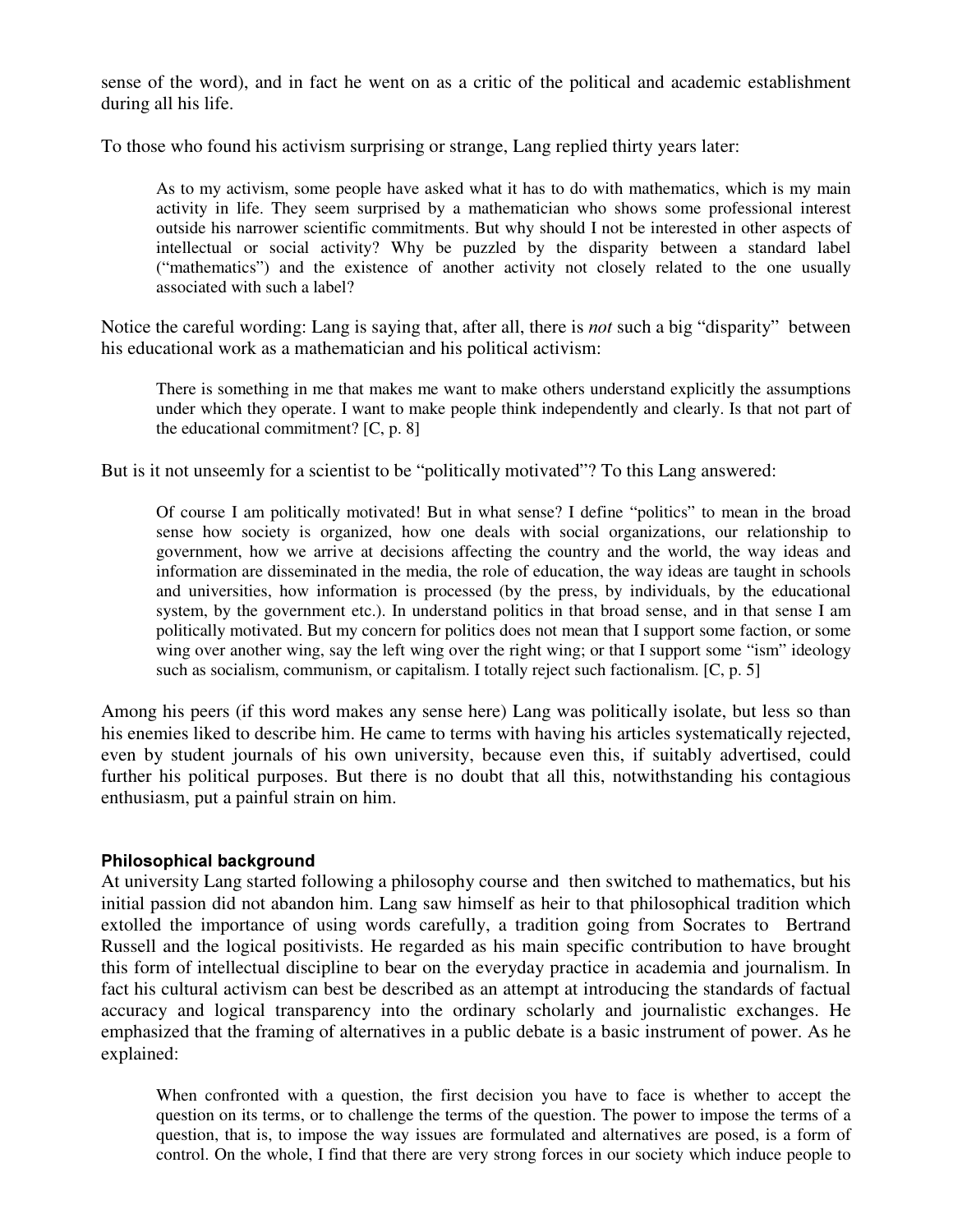accept uncritically the terms imposed on them by those in power, wherever this power comes from. There are many forms of power, and many contexts, including social, political, academic, financial, and journalistic power. In my experience I also find that the educational system at all levels fails to teach properly how to respond critically to tendentious questions, On the contrary, I have found that the educational system mostly conditions students to accept unquestioningly the dominant patterns of the society around them. [C, p. 225]

The fact that Lang's writings on scientific research, journalism, and ethics properly belong in the philosophical literature has been recognized, at least, by the inclusion of a sizable portion of them in a recent textbook on the history and philosophy of science (Lauer 2003).

### The "files"

Another charge he often leveled at his targets in the establishment was their inability to distinguish between a fact and an opinion or a mere state of mind. It is in this perspective that his main polemic tool, the "file", has to be viewed. As most of the confusion that plagues the public debates arises from (induced or unplanned) oblivion or ignorance of documented evidence and arguments, Lang made a point of collecting in an organized fashion the documents playing a direct role in the controversy he had entered, including the *full* correspondence between himself and the various higher-ups he was taking to task, for the members of his cc-list to evaluate at ease.

Whenever some of his official interlocutors answered by phoning him or meeting him (a common establishment technique to obstruct the compilation of a full documented story), Lang subsequently wrote them a letter describing the content of their oral exchange, so that nothing relevant to the issue at hand could be 'off record', at least as far as he was concerned.

One issue that often surfaced was that of privacy. Several of Lang's correspondents rebuked him for making public use of their letters, which were meant, they protested, as private communications. That this criticism was disingenuous was apparent both because Lang's own letters had a cc-list, meaning that they were conceived as part of a public exchange, and because the officials he addressed had no qualms in answering him. normally, on official stationery.<sup>3</sup>

From one of his campaign, that against the election of the political scientist Samuel Huntington to the National Academy of Sciences, Lang derived what he called "the Huntington test". It consisted in asking people to write their comments on the way Huntington, in a 1987 interview to The New  $Republic$ , answered those who – like Lang himself – had questioned his classifying South Africa (in the Sixties!) as a "satisfied society". The relevant passage of the interview was:

<<Huntington says, "The term 'satisfied' has to do with whether or not there are measurable signs that people are satisfied or not with their lot. That lot may be good, fair, or awful; what this particular term is describing is the fact that the people for some reason are not protesting it. When this study [...] was done in the early 1960s, there had been no major riots, strikes, or disturbances [in South] Africa]. France, on the other hand, had just been through a constitutional crisis and an attempted coup d'état".>> [Cit. in C, p. 30]

What is obvious when reading his files is that at the root of Lang's interventions was no personal animosity, but rather an intense desire to clarify issues, pointing out inconsistencies, and setting the record straight on factual questions. What is also clear and, to the newcomer, quite surprising is the utter inadequacy of most of the responses he elicited, and which were very often marred by serious intellectual and/or ethical faults, ranging from evasion of the issue and self-indulgence to sheer factual and logical mistakes.

<sup>&</sup>lt;sup>3</sup> A particularly bizarre case is discussed in C, pp. 492-4.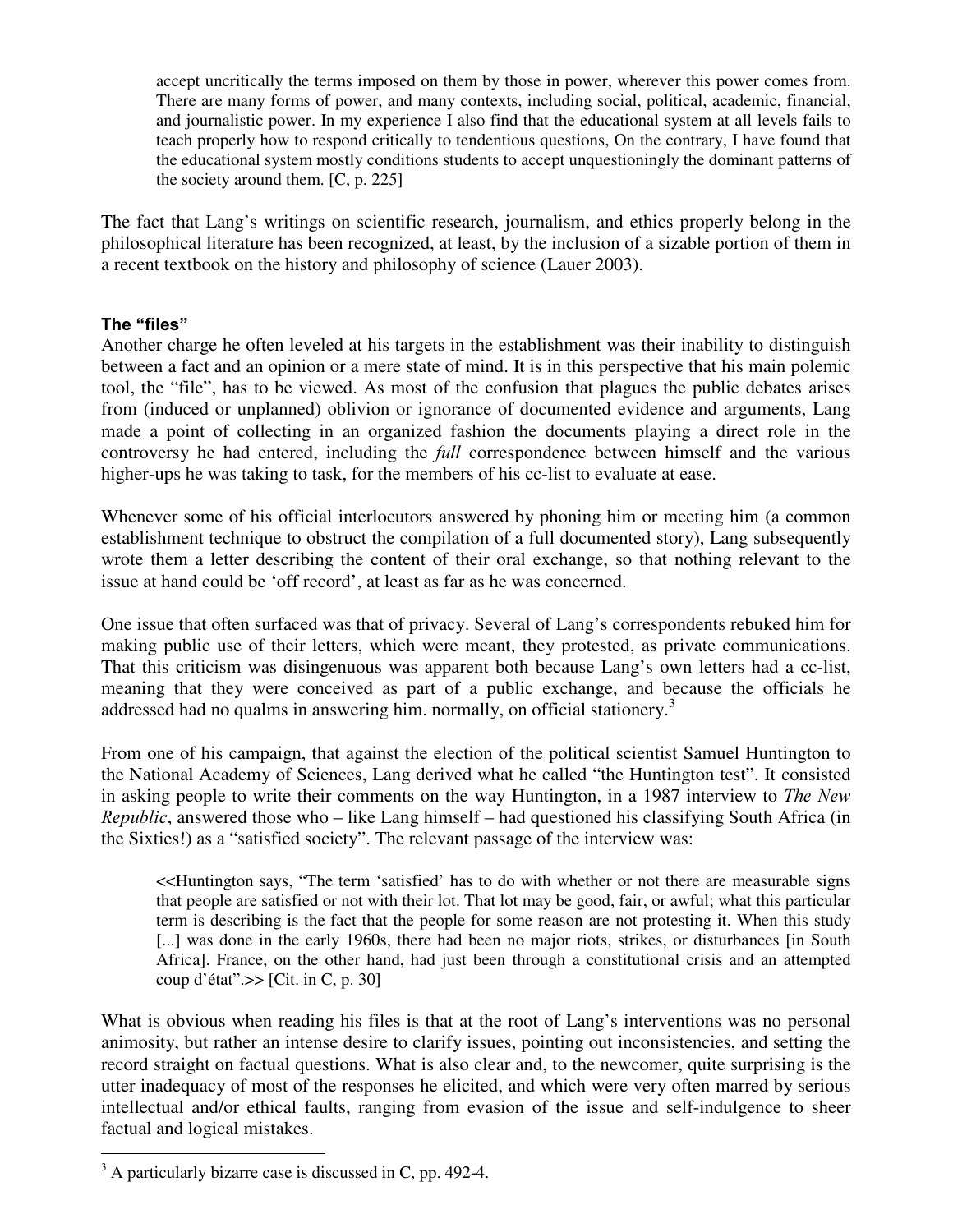Sometimes one can understand, though it is hard to sympathize with, the uneasiness of several of Lang's interlocutors, who were upset by his insistence on factual truth and consistency: clearly they had never suspected before that their high position in the hierarchic ladder implied a correspondingly high responsibility with respect to official decisions and statements.

In fact among those guilty of grievous intellectual sins we find presidents of Ivy League universities, editors of journals like *Science, Nature, Lancet, New York Times* etc., world famous scientists in all fields of knowledge – it is the  $Who's Who$  of U. S. science and journalism that comes up tarnished by Lang's circumstantial exposures. In fact Lang warned not to give an excessive weight to the honours bestowed on a scientist:

### In any case, I urge people not to interpret membership in the NAS [National Academy of Sciences] as being more than a certification of narrow scientific contributions. Even such a certification is subject to questioning.  $[C, p. 763]$

After having read some of Lang's files, one is immunized forever from the temptation to rely passively on the opinion of famous pundits and scientific and academic authorities. From them one learns in a most convincing fashion that intellectual minority is not only a base condition in itself: it is also very risky.

### Suppression of dissent by the establishments

Another source of surprise lies in the very content of the stories documented in the files, exemplifying a consistent pattern of stonewalling and censorship against legitimate and rational criticism. In the utterances of the science establishment there exist, side by side, big-time statements concerning the conventional standards of sciences (critical attitude, refusal of the authority principle, consistency) and an everyday practice which runs directly opposite to them. This contrast between "the rhetoric and the reality" reaches often in the documentation provided by Lang's files levels of comical evidence. Lang outlined his rich record of challenges to the establishment in a humorous fashion, but very seriously as to the gist of the question, by stating his "three laws of sociodynamics":

### The first law of sociodynamics

(a) The power structure does what they want, when they want; then they try to find reasons to justify it.

(b) If this does not work, they do what they want, when they want, and then they stonewall.

### The second law of sociodynamics

An establishment will close ranks behind a member until a point is reached when closing ranks is about to bring down the entire establishment; then the establishment will jettison that member with the least action it deems necessary to preserve the establishment

#### The third law of sociodynamics

It's like the video games: one can't shoot fast enough

Lang's files were circulated by him to all directly involved people and to many interested scholars, so that through his mailings to dozens and sometimes hundreds of recipients a competent public was built that witnessed the development of the confrontation. But Lang made more than this, by publishing with an important international publisher two books containing material from his files: The File (1981, on the Ladd-Lipset survey among U. S, university professors) and Challenges (1998).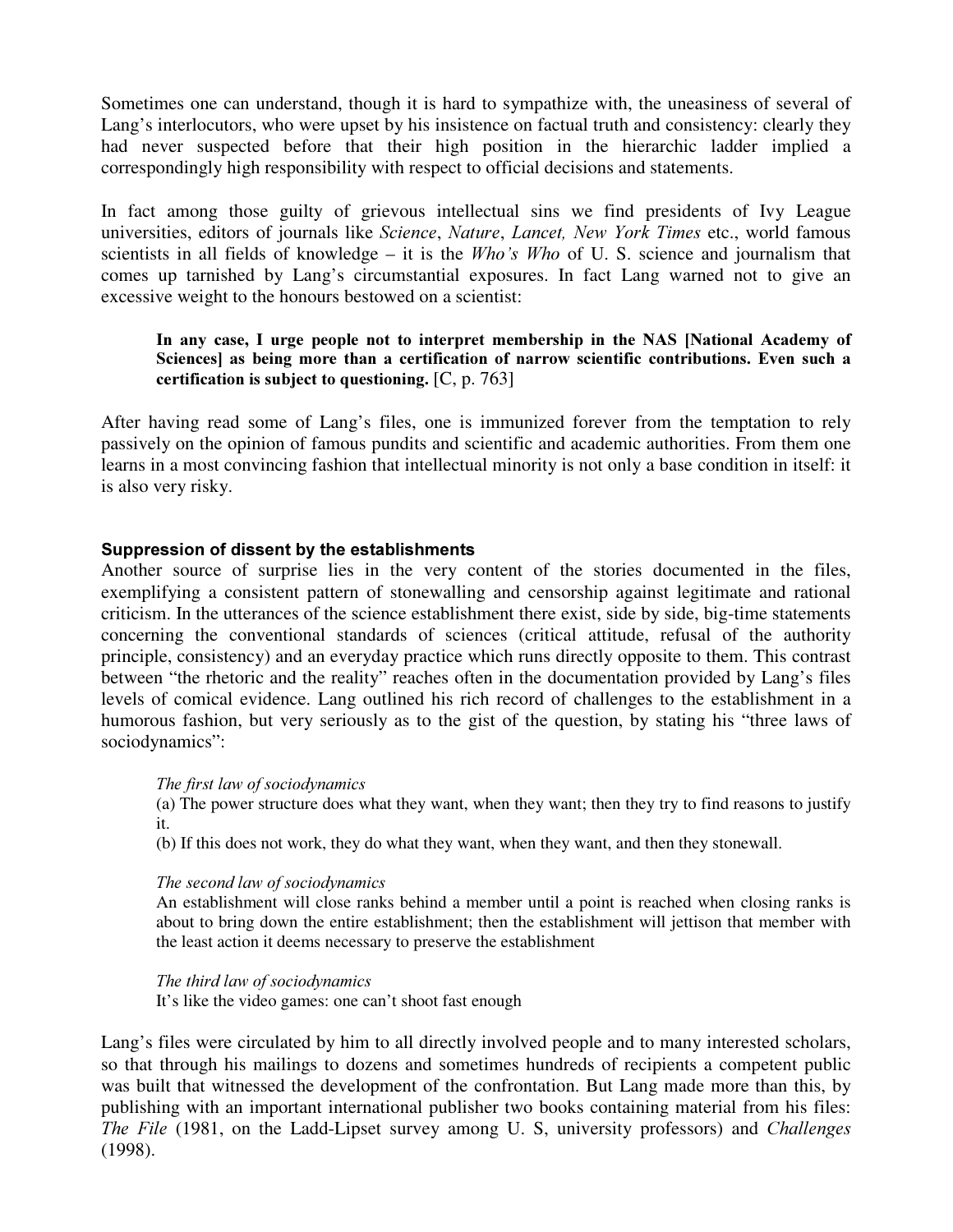If our academic and media culture will some day reverse its apparent present decline, *Challenges* will be hailed as what it is – a masterpiece in the sociology of science. Alas, we are still far from that day. Lang's obituaries in the main newspapers did not even bother to mention it. Even the Daily News of his own university, Yale, failed to cite it and gave a confusing account of Lang's political work. Actually, when *Challenges* first appeared, very few reviews in all kinds of journals were published of this landmark work, and *pour cause*: it is the whole power system of journalism, scientific research and academia that is shown through the documents contained in it to be far below its professed standards and badly in need of reform. The force of Lang's analysis is that it does not deal in vague generalities, but concentrates on concrete examples, individual failures, specific errors, and provides a vast amount of empirical data enabling the readers to judge for themselves.

### Is scientific research "basically sane"?

In several cases, and in three main ones – the Robert Gallo, the David Baltimore case, and the AIDS/HIV cases – Lang got deeply involved into issues of scientific wrong-doing by very famous established scientists. He acutely perceived and decried the drift towards legalistic or psychological notions shown in the investigations made by specifically appointed panels and boards on suspected cases of "misconduct" in scientific research; at the same time he saw these panels as the necessary and, ultimately, beneficial outcome of the consistent refusal by the higher-ups of the scientific community to face squarely the evidence of cases of serious misconduct by prominent scientists.

One typical example (endorsed subsequently by many other scientists who should have known better) was provided by the editor of *Science* in 1987:

[...] we must recognize that 99.9999 percent of reports are accurate and truthful, often in rapidly advancing frontiers where data are hard to collect. There is no evidence that the small number of cases that have surfaced require a fundamental change in procedures that have produced so much good science. To continue the great advances that are being made, we must accept that perfect behavior is a desirable but unattainable goal. Vigilance? Yes. Timidity? No. [Cit. in C, p. 298]

This statement is to be compared with the titles of two very recent articles appeared on the open access journal *PLoS Medicine* (May 2005):

1) "Medical Journals are an Extension of the Marketing Arm of Pharmaceutical Companies"

by Richard Smith, the former editor of the *British Medical Journal*; he starts by quoting a statement (March 2004) of the editor of the *Lancet*, Richard Horton: "Journals have devolved into information laundering operations for the pharmaceutical industry".

2) "Why Most Published Research Findings Are False".

But is it not the case that to evaluate scientific research one needs to be an expert in the specific field investigated? As a matter of fact Lang was often criticized during his campaigns, with the argument that he was a mathematician and as such he could not have independent opinions on the behaviour of specialists in other areas, like biology, medicine, sociology, history etc. To this his answer was:

To address questions of scientific responsibility does not necessarily imply that one needs technical competence in a particular field (e. g. biology) to evaluate certain technical matters. The evaluation of scientific responsibilities can legitimately be done without such technical competence. For example, at no point do I take a position as to whether certain experiments validate a theory or not, or whether the theory is valid or not; but I do take a position about the ways scientific responsibilities were exercised in raising questions or answering questions about those experiments. [C, p. 243]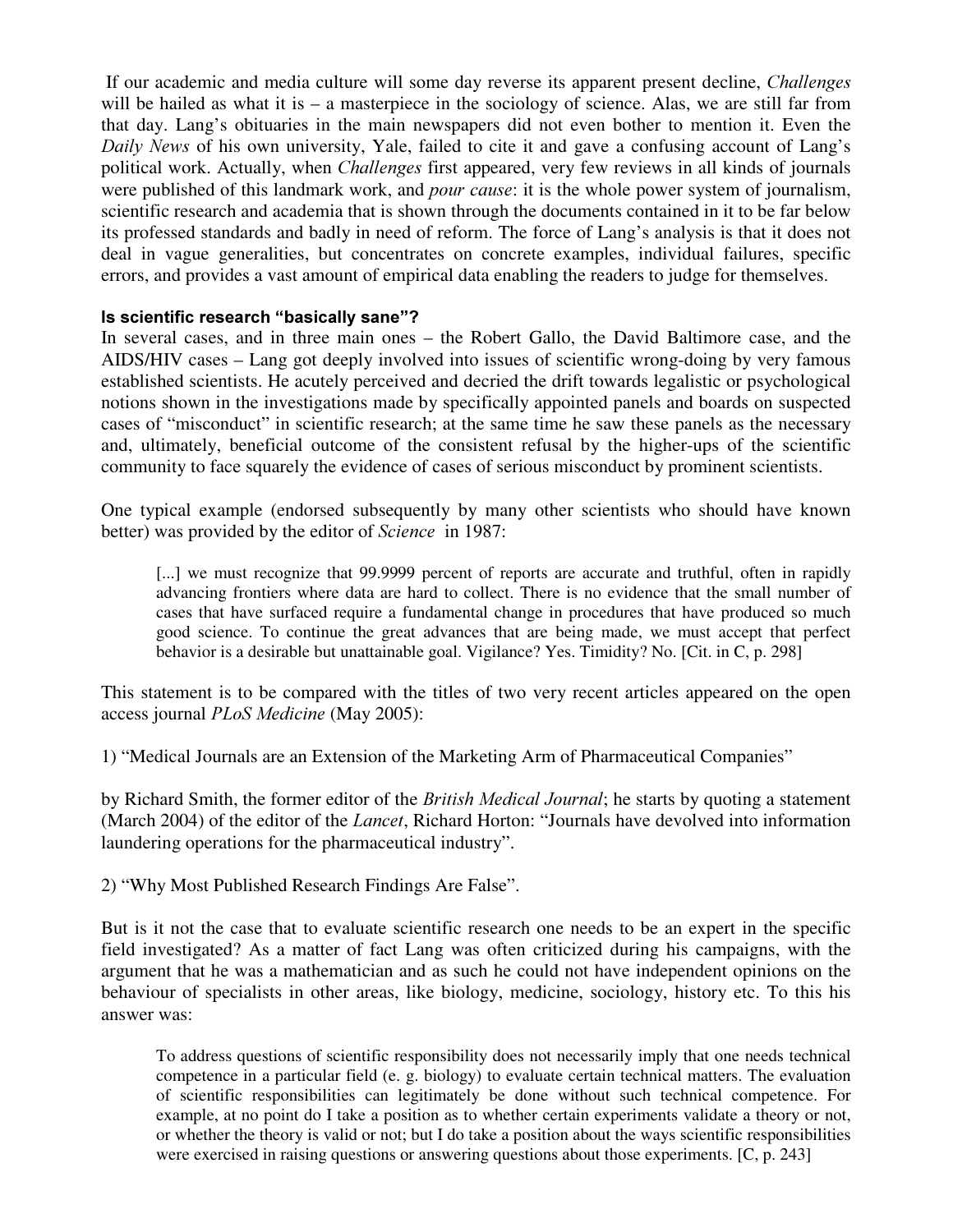#### "Misconduct" in scientific research and the paradox of established pseudoscience

The above-mentioned drift is clearly illustrated by the official definitions of "misconduct". In 1989 the Federal Register (*Public Health Act*, Vol. 18, No. 30, 1 September, p. 6) defined:

"Misconduct" or "Misconduct in Science" means fabrication, falsification, plagiarism, or other practices that seriously deviate from those that are commonly accepted within the scientific community for proposing, conducting, or reporting research. It does not include honest error or honest differences in interpretations or judgments of data.

In 2004 the Federal Register gives this recent reformulation of what is officially meant by "research misconduct":

Research misconduct is defined as fabrication, falsification, or plagiarism in proposing, performing, or reviewing research, or in reporting research results. Research misconduct does not include honest errors or differences of opinion. A finding of research misconduct requires that *there be a significant* departure from accepted practices of the relevant research community, and the misconduct be committed intentionally, or knowingly, or recklessly, and the allegations be proven by a preponderance of the evidence. [Federal Register 2004; italics added]

The second italicized condition leads the investigators to busy themselves with the intentions and other states of mind of people, not with what has been done. As a result, a panel may conclude that a researcher under investigation is not guilty of "misconduct" even though he or she has published seriously defective and misleading work. Clearly this approach is ideally suited to perpetuate the spreading of false data and results in the scientific literature, and to allow scientists to avoid public correction of unsound or just wrong claims.

On the other hand, the first italicized condition is a sociological one; as Lang sarcastically explained, with reference to the former definition, applied by the HHS Appeals Board to the Gallo case:

According to the Board's logic, if falsification becomes a universal practice among scientists, then it receives the legal approval of government agencies which are supposed to overview the maintenance of scientific standards for government grants and government laboratories. [C, p. 481]

To expand this objection, one can add that the use of the expression "accepted practice" leads to what may be called the paradox of established pseudoscience: if a variety of pseudoscience happens to be widely accepted within a certain research community, then to practice that pseudoscience, indeed to build one's career on it, is no "misconduct" – and the citizens have no short-term manner to counter this phenomenon other than by direct action. Clearly to define "misconduct" this way verges on the absurdity. No scientific tenet, "commonly accepted" or not, is beyond public discussion and criticism, and no specialists should feel safe in (tacitly or openly) agreeing between them to act professionally in ways that appear to the citizens outside the agreement as irrational or unethical.

 A remarkable case in point is the practice of vivisection or animal experimentation for medical purposes (cf. Ruesch 1981, Croce 1999); its departures from scientific standards are so big and at the same time so "commonly accepted", that in my view it is hardly surprising that the most famous case of scientific misconduct in the last twenty years turned around a vivisection paper. I am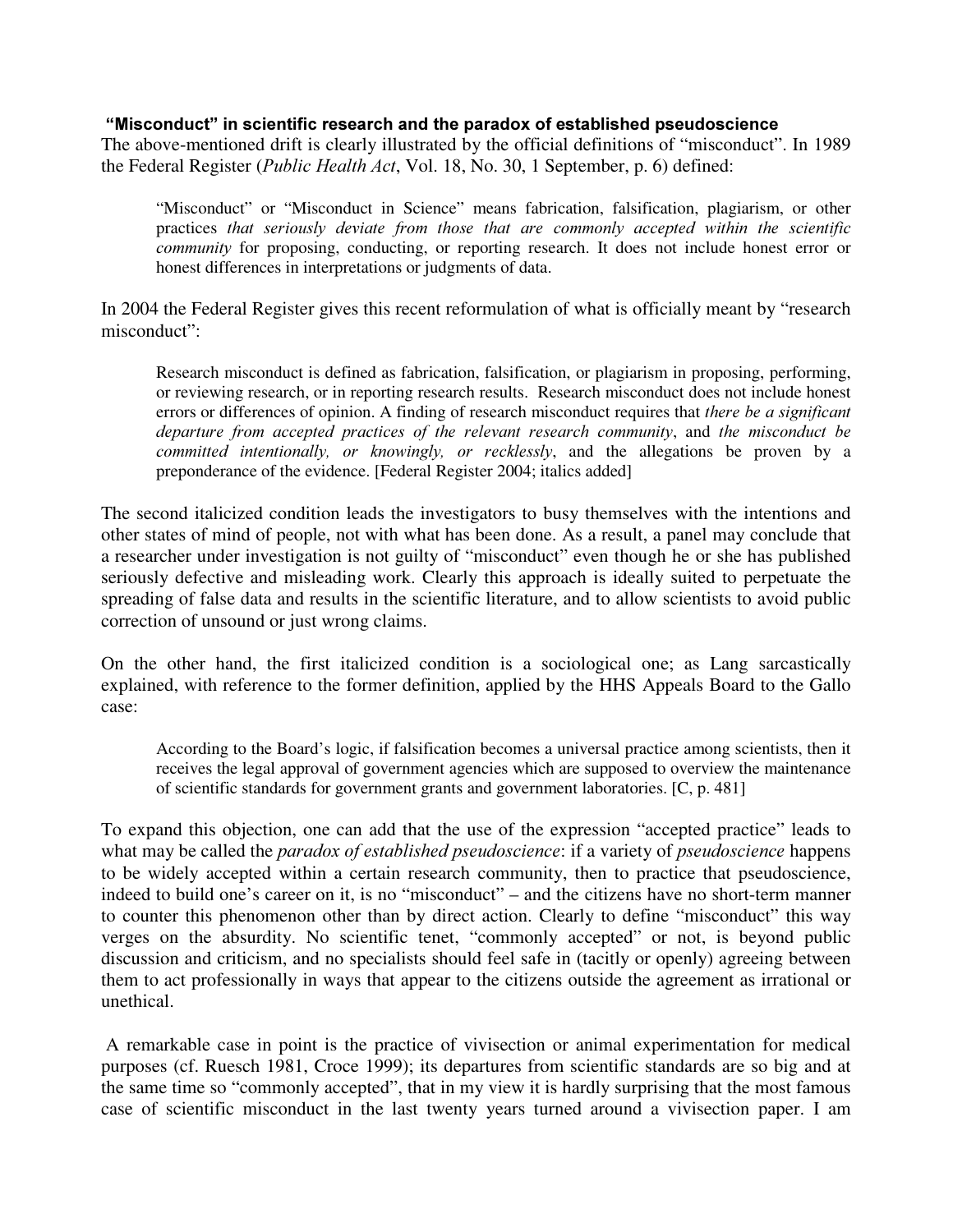referring to the article co-authored by Nobelist David Baltimore and describing immunological experiments (some of them never really performed) on transgenic mouse.<sup>4</sup>

## Lang's criticism of legalistic definitions of "misconduct"

Lang advocated a completely different approach, based on the ascertaining of facts and full publication of official reports:

Rather than looking into motives and intent, and determining "misconduct" in some legalistic sense, let us raise questions about performance concerning:

- what was achieved, when and by whom;

- the accuracy, truth, or falsity of statements about scientific work or about the history of scientific work: and

- the level and standards of performance in carrying out scientific work.

I urge that questions about conduct concentrate on facts concerning performance, and not on arguments as to what constitutes "fraud", "intent", or "misconduct" and how these words are to be used. Once facts are established, the scientific community can arrive at de facto decisions: whether to tolerate certain practices or not, whether to fund certain laboratories or not, whether to rely on claimed results by certain persons or not.  $[C, p. 526]$ 

As is clear from this passage, Lang thought that, ultimately, self-policing by the scientific community was the key. He went on stating explicitly that one should not necessarily construe cases of bad scientific practice in terms of criminal law:

#### But even though one does not wish to tolerate a practice, this does not imply that the practice has to be labeled fraud or misconduct. It does not imply that the practice has to give rise to legal or quasi-legal proceedings. Rather, let us have official reports clearly informing us of the facts in the case.  $[C, pp. 526-7]$

Lang's intent in drawing this distinction was to make it easier for whistle-blowers to expose the mistakes and abuses in scientific research than it would be if this led automatically to a prosecution of the wrong-doers and then, necessarily, to an evaluation of the degree the accused were consciously acting against the scientific standards. The experience of the Gallo and Baltimore cases had shown that lawyers and administrators adopted an approach to the transgression of scientific standards which was bound to exculpate even authors of seriously defective works:

Similarly, I object to tying the entire investigative enterprise to a determination of "misconduct" rather than a determination of facts in the case, with the result that if no "misconduct" in the above legalistic sense is found, then "no administrative action is needed". Linking the investigative process to a determination of "intent" or "misconduct" obfuscates the possibility of determining and making clearly known the facts of the case. Actually it has been documented to destroy this possibility in certain important aspects. [C, p. 524]

A particularly impressive example of what Lang had in mind was provided by the HHS Appeals Board in the Gallo case, which, in a document of 6 July 1993 sent by certified mail to Gallo's lawyer and to the Office of the General Counsel, ORI, stated that

In the absence of any specific definition of scientific misconduct in a statute or regulation in effect at the time of the conduct, ORI must prove that the nature of the Respondent's [i. e. Gallo's] violation

 $4$  Weaver *et al.* 1986.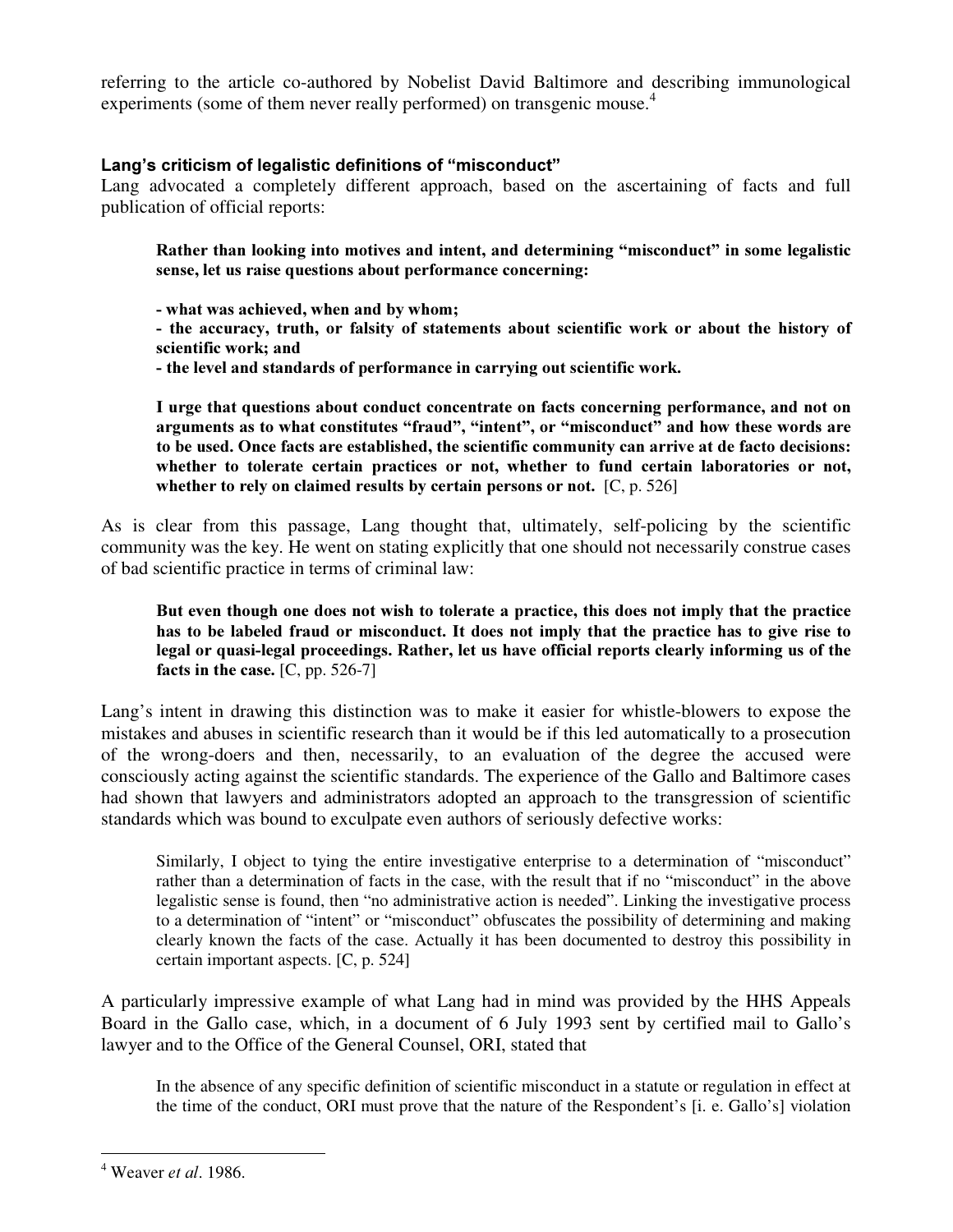of applicable standards of conduct was *such that any reasonable researcher in his position would* have considered it scientific misconduct at the time.

[...]

The definition [of "misconduct in science", the one quoted above] cannot reasonably be read as encompassing *falsification or any other* [sic!] *conduct which does not seriously deviate from* commonly accepted practices within the scientific community or which results from honest error or honest differences in interpretations or judgments. [Cit. in C, pp. 503, 504; italics added]

Clearly the first italicized passage asks from the judges that they accomplish a subtle and thorough sociological and historical inquiry before being able to pass judgment on the reported actions. And the second passage is even more outrageous, insofar as the writer is assuming that *also falsification* does not (or may not) "seriously deviate from commonly accepted practices within the scientific community" and therefore is not (or may not be) in need of punishment!

In the Gallo case the NIH Office of Scientific Integrity (OSI) reported that Gallo's laboratory had been guilty of practices like:

lack of laboratory records [...] lack of attention to details which resulted in false representation [...] lack of scientific rigor [...] breached overall responsibility [...] to ensure the accuracy of the paper [...] created and fostered conditions that give rise to falsified/ fabricate data and falsified scientific reports [...]

And yet both the OSI and two out of three NIH scientific advisers concluded that Gallo was not guilty of "misconduct", though they conceded that the actions listed above "merit significant censure" (cit. in C, pp. 467-8)!

## Can the scientific community police itself?

What is not very clear is what the alternative is to the judiciary inquiry. In particular, is it reasonable to hold that the only jury a scientist has ever to face for his wrongdoings qua scientist should comprise just some subset of his colleagues? On this issue, Lang had serious misgivings, as so much of his documentation proved beyond reasonable doubt that one cannot expect very much from scientists *as a class*. Rather, he emphasized the importance of individual sense of responsibility:

Ultimately, to uphold the traditional standards of science, scientists cannot rely on authority, they cannot rely on panels, they cannot rely on big-time certifications such as those coming from Nobel Prizes or the National Academy of Sciences. They cannot count on the press and they cannot count on Congressional committees to bring the problems of the scientific community to their own attention, or to police the scientific community. They must rely on individual responsibility, and they must create an atmosphere and conditions under which scientists, both young and established, can exercise this responsibility without fear – fear of retaliation, fear for their careers, fear for their funding, fear for their publications, fear of the tension which come from a challenge, fear of being uncollegial, whatever. Will they? [C, p. 309]

This question mark was not rhetorical, but anguished. In fact Lang's files provide plenty of evidence that scientific researchers, particularly those at the top of the hierarchy, are all too prone, either collectively or individually, to renounce the "traditional standards of science" whenever status or money are at stake.

At the same time there were a few scientists who had acted in crucial instances in admirable ways. Lang's favourite example was physicist Richard Feynman investigating the Challenger disaster.<sup>5</sup>

<sup>&</sup>lt;sup>5</sup> Feynman 1988.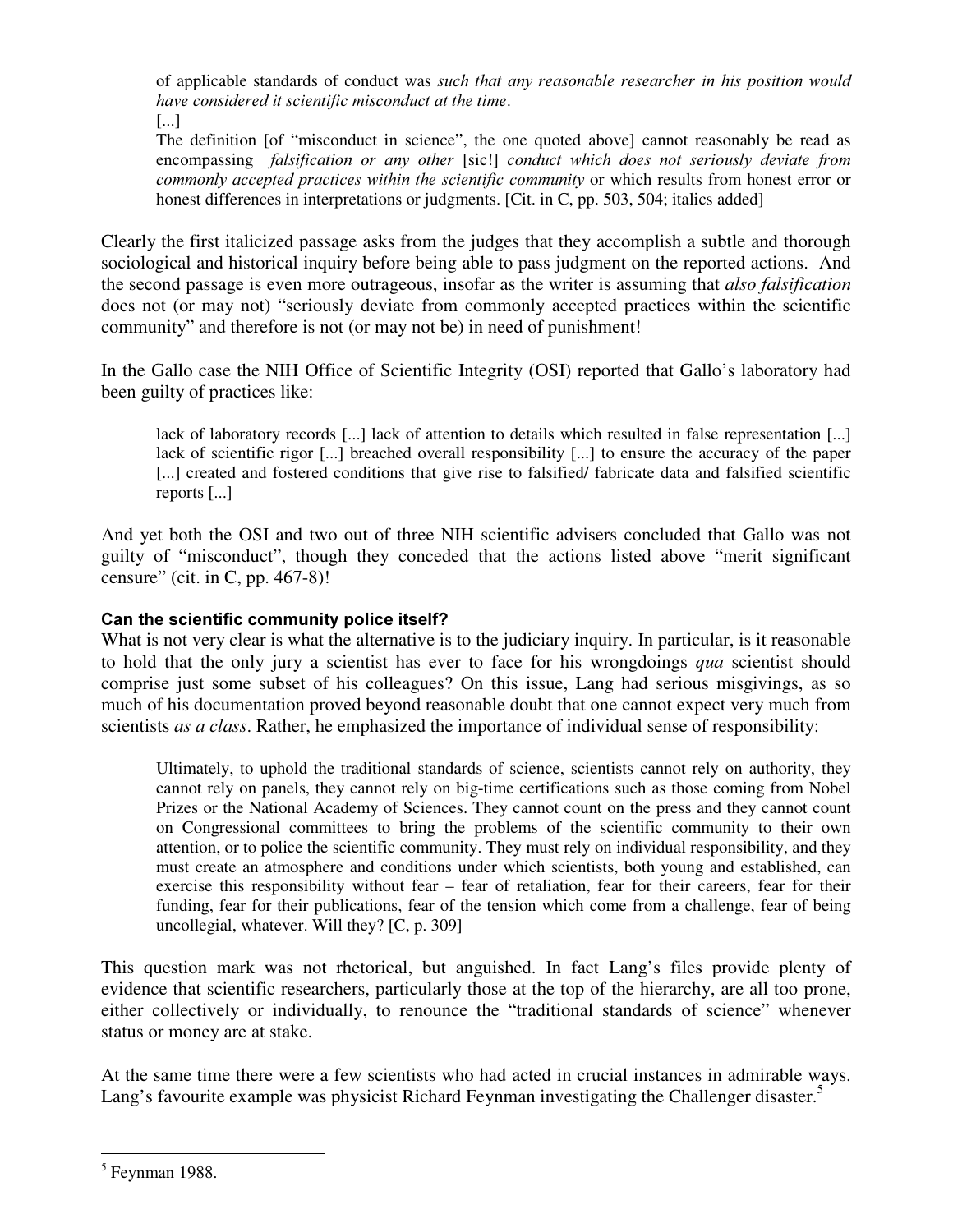### An example: Baltimore, Dingell, and Gould.

Let us take, as an instance of the opposite kind, the Baltimore case.<sup>6</sup> In April 1988, the hearings of the Subcommittee chaired by John Dingell, titled "Fraud in NIH Grant Programs" began, with the aim of preventing the squandering "of precious dollars into meaningless or fraudulent work [...]"; the Baltimore case, among others, was investigated. David Baltimore, who had not been invited to testify, sent a "Dear colleague" letter a month later, where he called the hearings "totally unnecessary" and stated: "What we are undergoing is a harbinger of threats to scientific communication and scientific freedom". In 1989 the accuser of Baltimore, Margot O'Toole, introduced new damning evidence claiming that the lab notes presented by Baltimore's coauthor, Thereza Imanishi-Kari, to the NIH panel investigating the case, had been fabricated after her challenge. In April 1989, three weeks before the second Dingell hearings, the Director of the MIT center for cancer Research, Philip A. Sharp, wrote a "Dear Colleague" letter and a "Dear Congressman" letter, the first one including the following passage:

It seems obvious that the Congressional [Dingell's] Subcommittee has decided to hassle David [Baltimore] and the other authors and this has serious implications for all of us.

The "Dear Congressman" letter said:

It is difficult to fathom the motives behind the Subcommittee's current actions. But I believe that to continue what many of us perceive to be a vendetta against honest scientists will cost our society dearly. If scientists who have been exonerated of all wrongdoing must continue to defend themselves against vague and shifting charges, all members of the scientific community must be afraid.

The passage on Baltimore having been "exonerated" referred to the NIH panel chaired by Joseph Davie, which in January 1989 had concluded that "no evidence of fraud, conscious misrepresentation, or manipulation of data was found"; nevertheless, the Cell paper, according to the Davie panel, contained "significant errors of misstatement and omission, as well as lapses in scientific judgment and interlaboratory communication".

We come across once again the inconsistency of claiming that yes, very serious misbehaviors have been observed, but... no "misconduct" is detectable.

In fact the Dingell Subcommittee was widely attacked and discredited by many members of the scientific community. Typical of the obfuscation produced in the process is an article in the New York Times by the famous paleontologist and science writer Stephen Jay Gould in 1989, where he soberly compared Baltimore case to Galileo, and the Congressional Subcommittee to the Church Inquisition! Gould wrote his newspaper article as if the Baltimore case had to do with errors of interpretations rather than with experiments described in a scientific paper without ever having been performed:

First, while we all accept that any beneficiary of Federal funds must be subject to the scrutiny of benefactors, what could possibly be more chilling to creativity than an office of censorship (it would have another name, but the effect is what counts) trying to impose the impossible and the inhuman – freedom from error in thought and deed? We might as well rule that any orchestra receiving a penny in state funds must employ an umpire to tap the conductor on the shoulder every time the principal French horn plays a sour note.

Nice, isn't it, this reference to the "principal French horn"; and I hope you will thank me for sparing you quite a few equally nice comparisons of scientific research to baseball games. And yet, behind

 $\overline{a}$  $6$  What follows is mostly derived from the documentation in *The Baltimore File* compiled by Serge Lang, partially reproduced in C (see particularly pp. 275-81).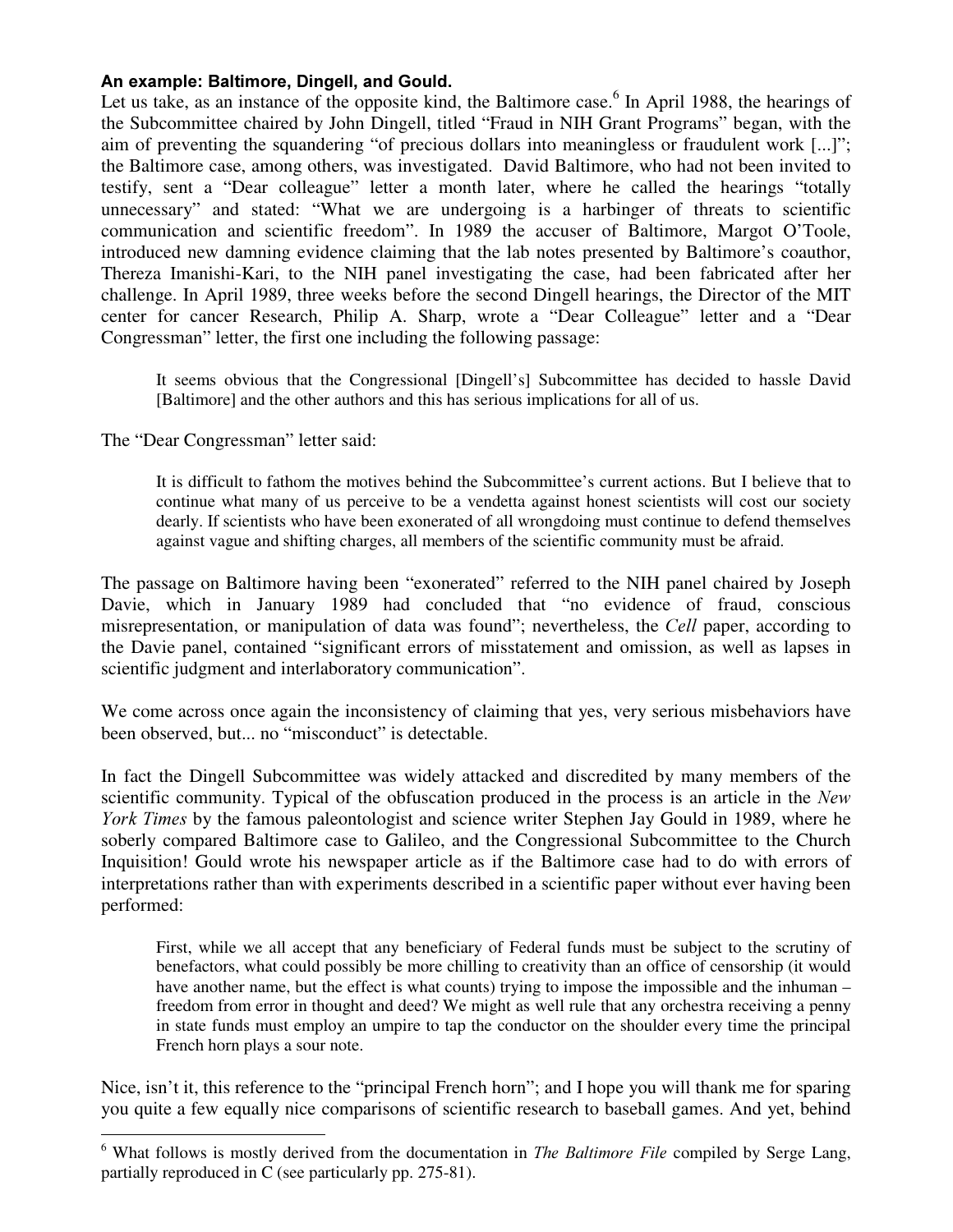this superficially brilliant style, what a deep misunderstanding of what was at stake in the Baltimore case; what a piece of misinformation for Gould's readers. There is another interesting passage, where Gould complained that the trouble was that the public was not sufficiently aware of the purity of the scientist's soul:

Fraud is a pathology. I doubt that nonscientists realize how concerned all scientists are to purge any detected incident.

In replying to Gould, the renowned biostatistician Irwin D. Bross wrote in a letter to the journal:

In fact, those at higher levels of the establishment who were charged with fraud usually had numerous colleagues and high-level administrators try to cover up the fraud or dismiss it as "scientific error". This occurred, for instance, in the cause célèbre cited by Professor Gould (and in most other incidents), where few members of the establishment rushed to purge the fraud, while many rushed to condone it.

Overall, very few scientists supported Dingell. Lang was one of those who did. In 1990 Dingell commented:

The Subcommittee expects the community of scientists to police itself. We have, of course, been severely disappointed by the response of the scientific community on a number of occasions.

 This disappointment extends particularly to the present instance. A number of prominent scientists, under a promise of confidentiality, examined the suspect notebook and agreed that it was obviously bogus. But these same scientists were unwilling to advance their professional opinions in public for fear of the disapproval of their colleagues. This reluctance by prominent scientists to deal fully and frankly with the problem of scientific fraud and misconduct has greatly complicated not only the present investigation, but others as well.

What is clear from this episode and many others documented by Lang is that the scientific community is far from exhibiting any special degree of ethical solidity in dealing with the bad science and bad behaviour of its members, especially the powerful ones.

Unfortunately even historians of science, instead of acting as the critical conscience of science in its making, often become the apologists of famous scientists, including contemporary ones. This has occurred, as shown by Lang, in a well-known recent book-length account of the Baltimore case (cf. K and The Kevles File).

### Serge Lang's last file

Lang's last struggle was related to his longstanding engagement to ask the biomedical AIDS establishment uncomfortable questions concerning the rational and empirical soundness of the official belief that the astutely named "Human Immunodeficiency Virus" (HIV) is the cause of the "Acquired Immunodeficiency Syndrome" (AIDS).

On May 13 he sent two articles to the Proceedings of the National Academy of Sciences, with an accompanying review by Richard Strohman, emeritus professor of Molecular and Cell Biology at the University of California at Berkeley. This review stated that "their publication in the PNAS is not only merited, it is essential". On May 27 Nicholas R. Cozzarelli answered him by rejecting the papers, after consulting with "experts on the PNAS Editorial Board" since "Neither of them are research articles. They are instead opinion pieces". This was the whole explanation of the rejection.

In this web site the reader will find all the documentation (*The PNAS File*) to judge for themselves, and particularly to check whether the grounds for this rejection were even remotely plausible.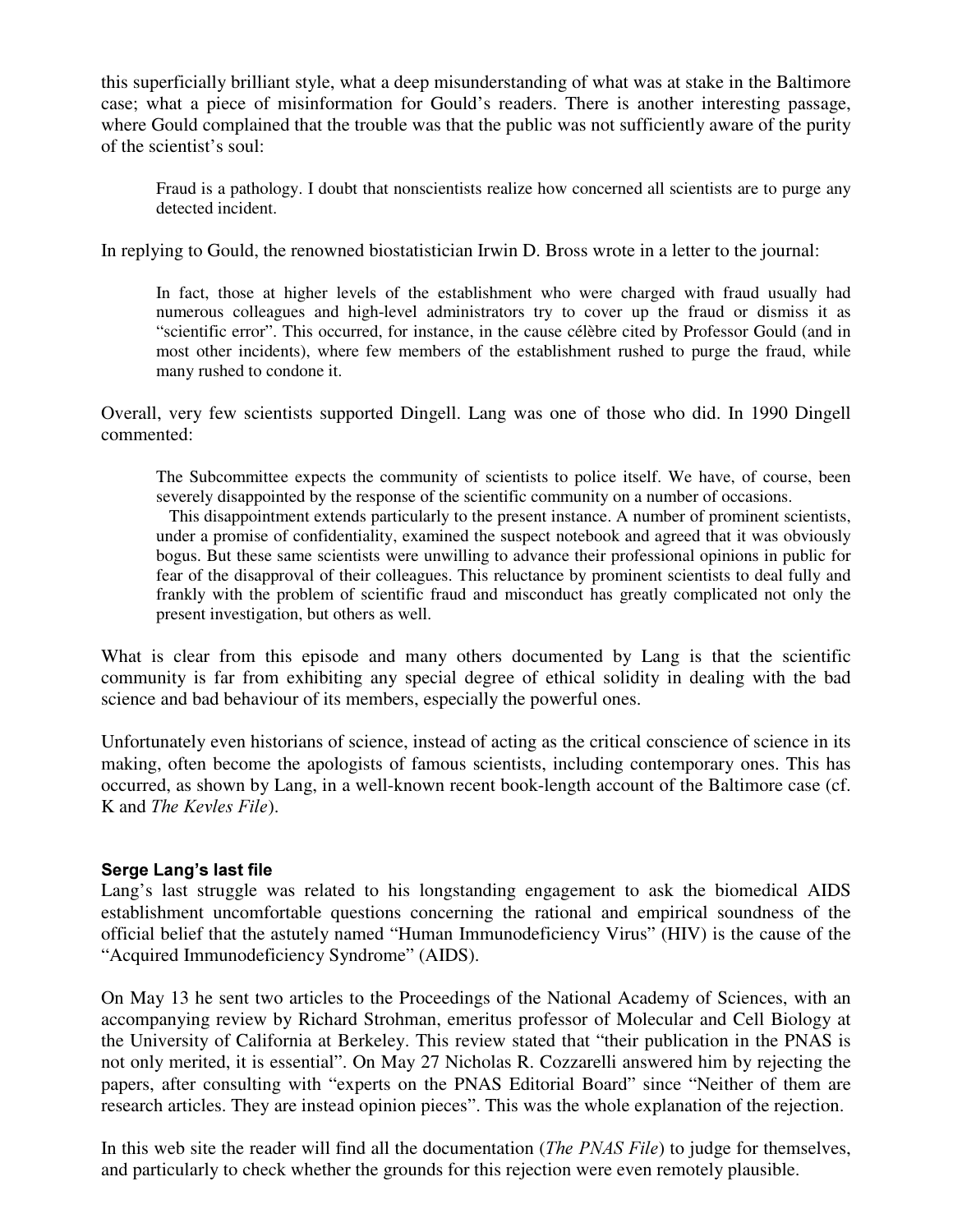Lang replied in detail on June 8, by addressing himself to the President of the NAS, Bruce Alberts.

There are indications that the orthodoxy on "HIV/AIDS" is increasingly challenged. The establishment has functioned in such a way that to raise questions about the orthodoxy amounts ipso facto to raise questions about the credibility of the establishment.

On June 22, Alberts wrote that Lang's request to reconsider his submissions would have been placed on "the agenda for the next meeting of the NAS Council, which will take place on August 7- 8" ; however, for that time a new president, Ralph Cicerone, was to take his place.

Serge Lang's last letter, dated 6 September, ended by commenting that "it is highly unlikely that I shall hear from Cicerone or any other higher up in the NAS or PNAS". His main statement in this letter deserves to be quoted:

I enclose once more the full correspondence dealing directly with my articles, including the latest letters mentioned above. Let scientific history record these dealings and the establishment's refusal to allow, let alone support, the mere existence of a challenge to the HIV/AIDS orthodoxy in a scientific context. One possible result of refusing to deal with scientist on this issue (let alone members of the NAS) is that the scientific establishment will have to deal with the media in a very damaging way – if and when the media stop repeating uncritically what is fed into them by that establishment, There are signs that the curve of journalistic criticisms of that establishment is about to shift from being slowly strictly increasing to a more substantial and rapid attack, beginning this fall. Even with what's coming this fall, it is of course not clear if and when a critical mass will be reached to topple the orthodoxy. But the scientific establishment has risked its credibility on the "HIV/AIDS" issue in a very big way.

At present, apparently, the issue is not closed. Unfortunately Serge Lang is no more here to expand his file and communicate to his cc-list its further developments.

### Conclusion

Serge Lang's writings on scientific practice are arguably among the most important contributions to the sociology of contemporary science. They are at the same time a poignant testimony of the struggle of a great scientists against the forces that are stifling scientific research today – not from outside but within the scientific community itself. Lang had realized that science needs a special atmosphere for his thriving, and that the standard rhetoric of science is certainly not enough to create it.

Lang pointed out repeatedly that the proposal of solving the problem of violation of the scientific standards by introducing in the university curriculum courses in scientific ethics for the young is misplaced, as in fact the scientists of guilty such violations have been, prevalently, established scientists, not young people:

Courses on scientific ethics are increasingly being taught, but the recommendation to have such courses by various official bodies which have refused to take position in concrete cases is to some extent hypocritical, because the evidence shows that it is not students who need such courses, but senior scientists who have provided recent examples of transgressions of the classical standards of science. The sole existence of such courses implies nothing about their effect, which depends on who teaches them, and what is covered or suppressed in them. [C, p. vi]

The contemporary scene confirms this judgment. As courses in ethics or bioethics multiply, so do also the "examples of transgressions of the classical standards of science". Lang's method of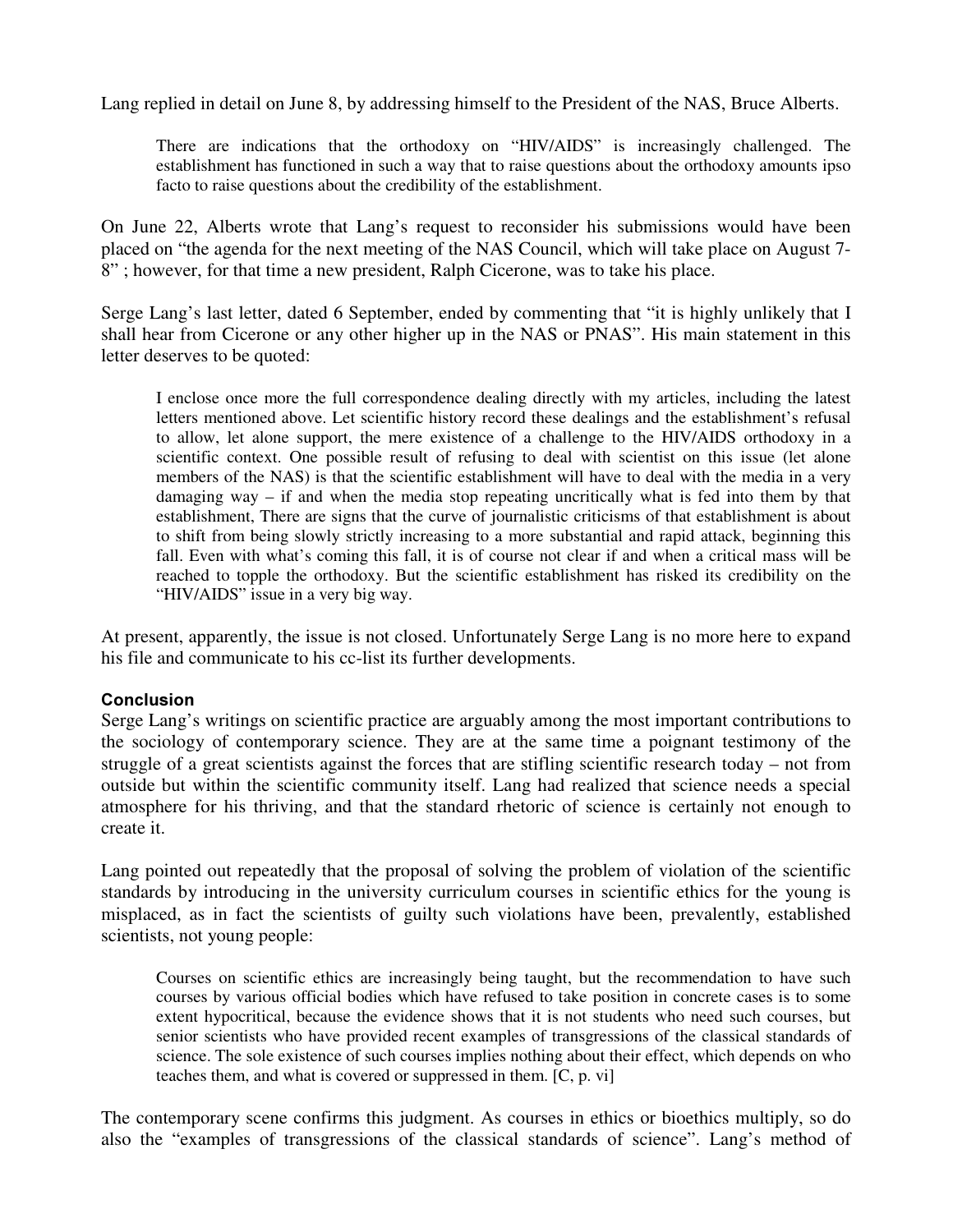documenting and advertising these transgressions is one of the few tools which may have a chance of contributing to a substantial improvement of this lamentable situation.